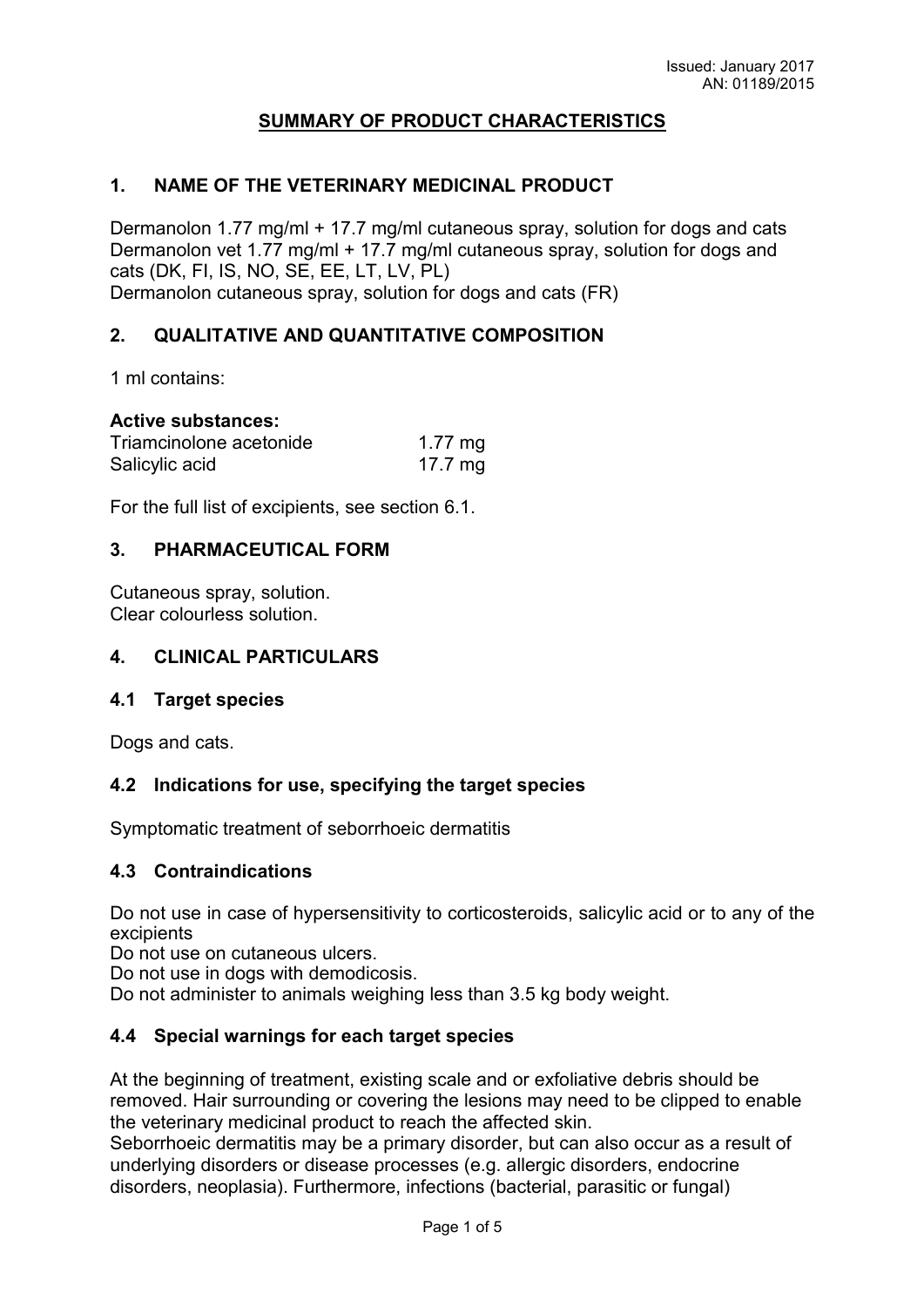commonly occur concurrently with seborrhoeic dermatitis. Therefore it is essential to identify any underlying disease process and initiate specific treatment if considered necessary.

# 4.5 Special precautions for use

## Special precautions for use in animals

The maximum dose that may be applied is 1 spray pump activation per 3.5 kg bodyweight per treatment (1 spray pump activation per 1.75 kg bodyweight per day.) For this reason, the product will not be suitable for use in certain patients, such as smaller dogs and cats or those with extensive lesions.

Systemic corticosteroid effects are possible, especially when the product is used under an occlusive dressing, on extensive skin lesions, with increased blood flow, or if the product is ingested by licking. Oral ingestion (including licking) of the product by treated animals or animals having contact with treated animals should be avoided. Additional corticosteroid treatment should be used only according to the benefit/risk assessment of the responsible veterinarian. Use with precaution in animals with suspected or confirmed endocrine disorders (i.e. diabetes mellitus; hypo- or hyperthyroidism, hyperadrenocorticism etc.). Since glucocorticosteroids are known to slow growth, use in young animals (under 7 months of age) should be based on a benefit/risk assessment by the attending veterinarian and subject to regular clinical re-evaluations.

Do not apply in the eyes or on the mucosa. Do not apply the veterinary medicinal product on damaged skin.

### Special precautions to be taken by the person administering the veterinary medicinal product to animals

This product contains triamcinolone acetonide, salicylic acid and ethanol and may be harmful to children after accidental ingestion. Do not leave the product unattended. In case of accidental ingestion seek medical advice immediately and show the package leaflet or label to the physician.

This product may be harmful to the unborn child. As the product can be absorbed through the skin, pregnant women and women of childbearing potential should not handle this product or restrain the animal during treatment and should avoid contact with the treated animal until at least 4 hours after the application.

This product may be irritating to skin or induce hypersensitivity reactions. People with known hypersensitivity to corticosteroids or salicylic acid should avoid contact with the product.

Avoid skin contact with the product. Wear single-use impermeable gloves when handling the product including rubbing in the affected skin of the animal or restraining the animal during treatment. If contact occurs, wash hands or exposed skin and seek medical advice in case of hypersensitivity reactions or if irritation persists.

This product may be irritating to the eyes. Avoid contact with the eyes including handto-eye contact. If contact occurs, rinse with clean water. If eye irritation persists, seek medical advice and show the package leaflet or label to the physician.

This product may be harmful after inhalation, especially for people with asthma. Spray in well-ventilated area. Avoid breathing in the spray-mist.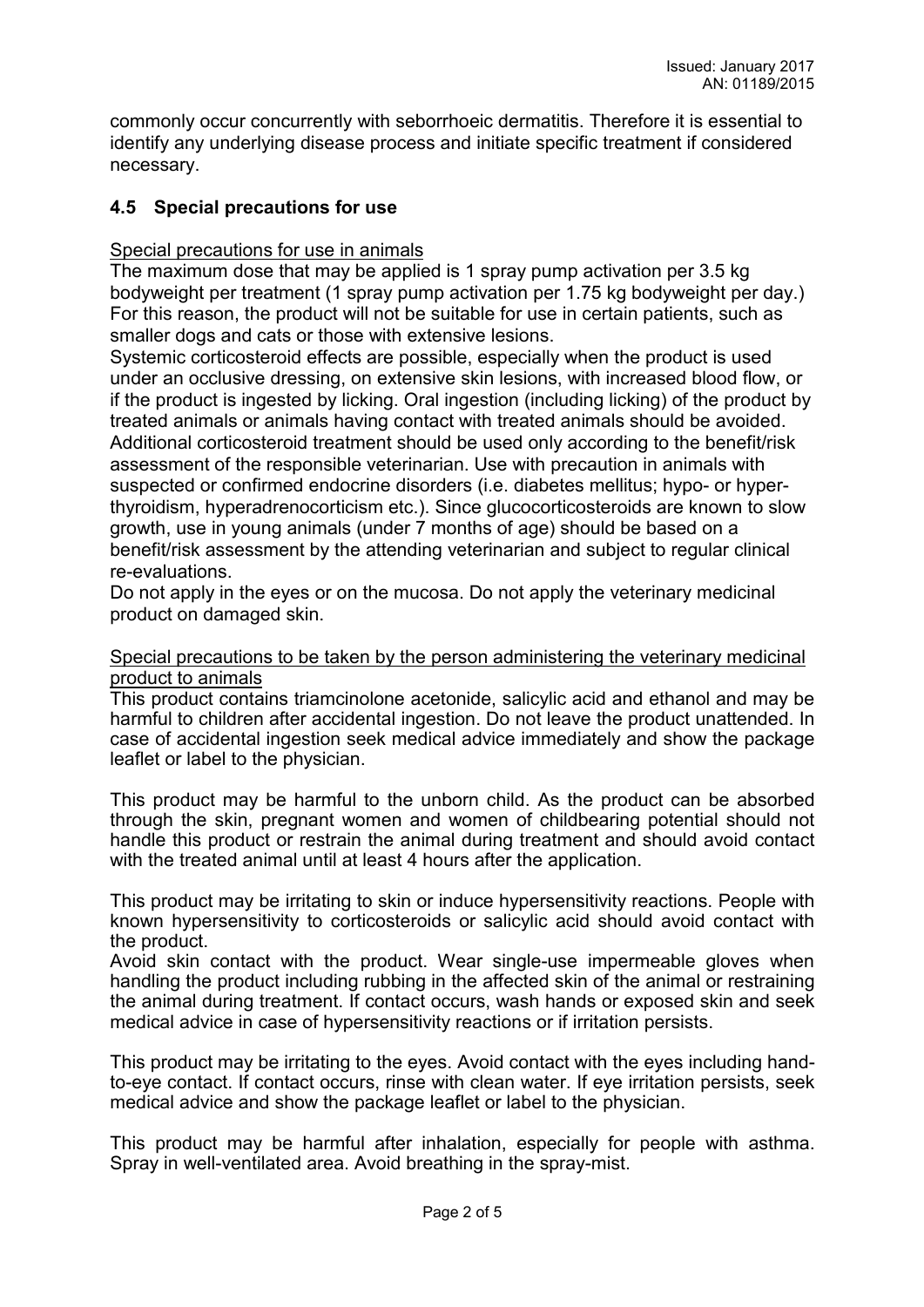Treated animals should not be handled and children should not be allowed to play with treated animals until the application site is dry. It is recommended that recently treated animals should not be allowed to sleep with owners, especially children.

### 4.6 Adverse reactions (frequency and seriousness)

Prolonged and extensive use of topical corticosteroid preparations is known to trigger local and systemic effects, including suppression of adrenal function, thinning of the epidermis and delayed healing.

### 4.7 Use during pregnancy and lactation

The veterinary medicinal product should not be used during pregnancy and lactation because of possible absorption of triamcinolone acetonide, especially if larger areas of the skin need to be treated.

## 4.8 Interaction with other medicinal products and other forms of interaction

No data available. Use of additional corticosteroid treatment only according to the benefit/risk assessment of the responsible veterinarian.

## 4.9 Amounts to be administered and administration route

For cutaneous use. The product should be applied twice a day. The maximum dose that may be applied is 1 spray pump activation per 3.5 kg bodyweight per treatment (1 spray pump activation per 1.75 kg bodyweight per day.) For this reason, the product will not be suitable for use in certain patients, such as smaller dogs and cats or those with extensive lesions.

Make sure the opening of the spray pump points to the area to be treated. Brush the pet's hair against the natural fur line, then spray the product by holding the pump approximately 10 cm from the area to be treated. Care should be taken to avoid spraying near the face of the animal.

If necessary rub the area gently to ensure the veterinary medicinal product reaches all the affected skin. Let dry. In severe cases in dogs, the effect can be increased by applying a second and third layer immediately after the drying of the first layer, provided that the total number of applied spray activations does not exceed the maximum number (1 spray pump activation per 1.75 kg per day). One spray pump activation delivers approximately 0.2 ml of product over a circular area of approximately 10 cm diameter

Treatment should be continued without interruption until a few days after complete disappearance of the clinical symptoms but no longer than 14 days.

### 4.10 Overdose (symptoms, emergency procedures, antidotes), if necessary

Prolonged use of high doses of triamcinolone can induce adrenal insufficiency.

# 4.11 Withdrawal period

Not applicable.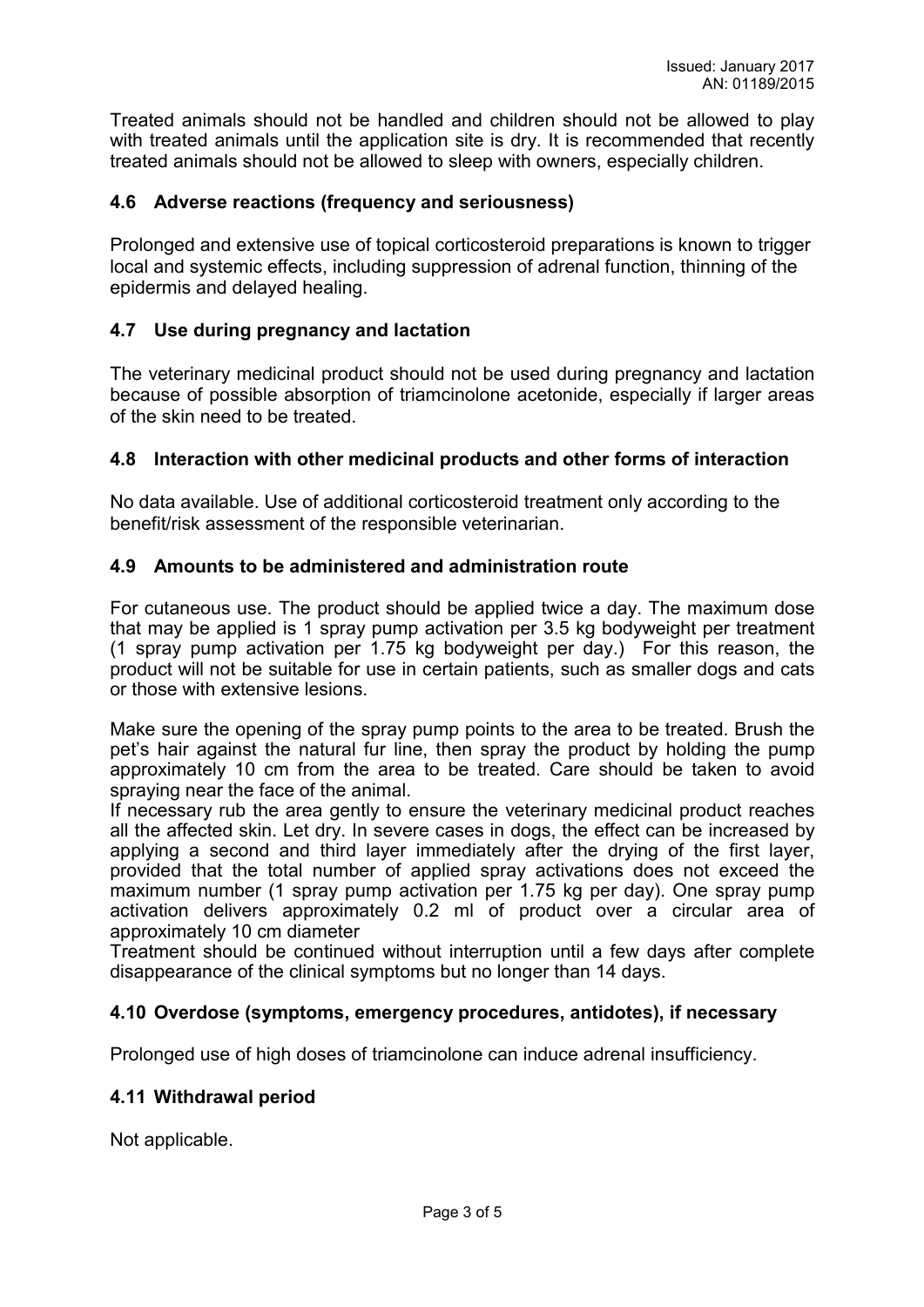# 5. PHARMACOLOGICAL PROPERTIES

Pharmacotherapeutic group: Corticosteroids, moderately potent, other combinations. ATCvet code: QD07XB02

### 5.1 Pharmacodynamic properties

Triamcinolone acetonide in this concentration is a moderately potent steroid. Corticosteroids have an anti-inflammatory and vasoconstrictive action. They suppress the inflammatory response and the symptoms of various disorders often associated with itching. The treatment however does not cure the underlying diseases.

Salicylic acid has a keratolytic and acidifying effect.

### 5.2 Pharmacokinetic particulars

Triamcinolone acetonide can be absorbed through the skin, and, although the concentration is low, a systemic action is not excluded. After systemic absorption triamcinolone is 60-70% bound to plasma proteins. Triamcinolone is metabolised primarily in the liver. The main metabolite is 6β-hydroxytriamcinolone, which is excreted mainly in the form of sulfates and glucuronides in urine.

## 6. PHARMACEUTICAL PARTICULARS

## 6.1 List of excipients

Ethanol (96 per cent) Benzalkonium chloride Purified water

### 6.2 Incompatibilities

In the absence of compatibility studies, this veterinary medicinal product must not be mixed with other veterinary medicinal products.

### 6.3 Shelf life

Shelf-life of the veterinary medicinal product as packaged for sale: 30 months. Shelf-life after first opening the container: 3 months

### 6.4 Special precautions for storage

This veterinary product does not require any special storage conditions.

### 6.5 Nature and composition of immediate packaging

Carton containing one 50 or 75 ml white, high density polyethylene container with spray pump and a styrene acrylonitrile polymer cap. Not all pack sizes may be marketed.